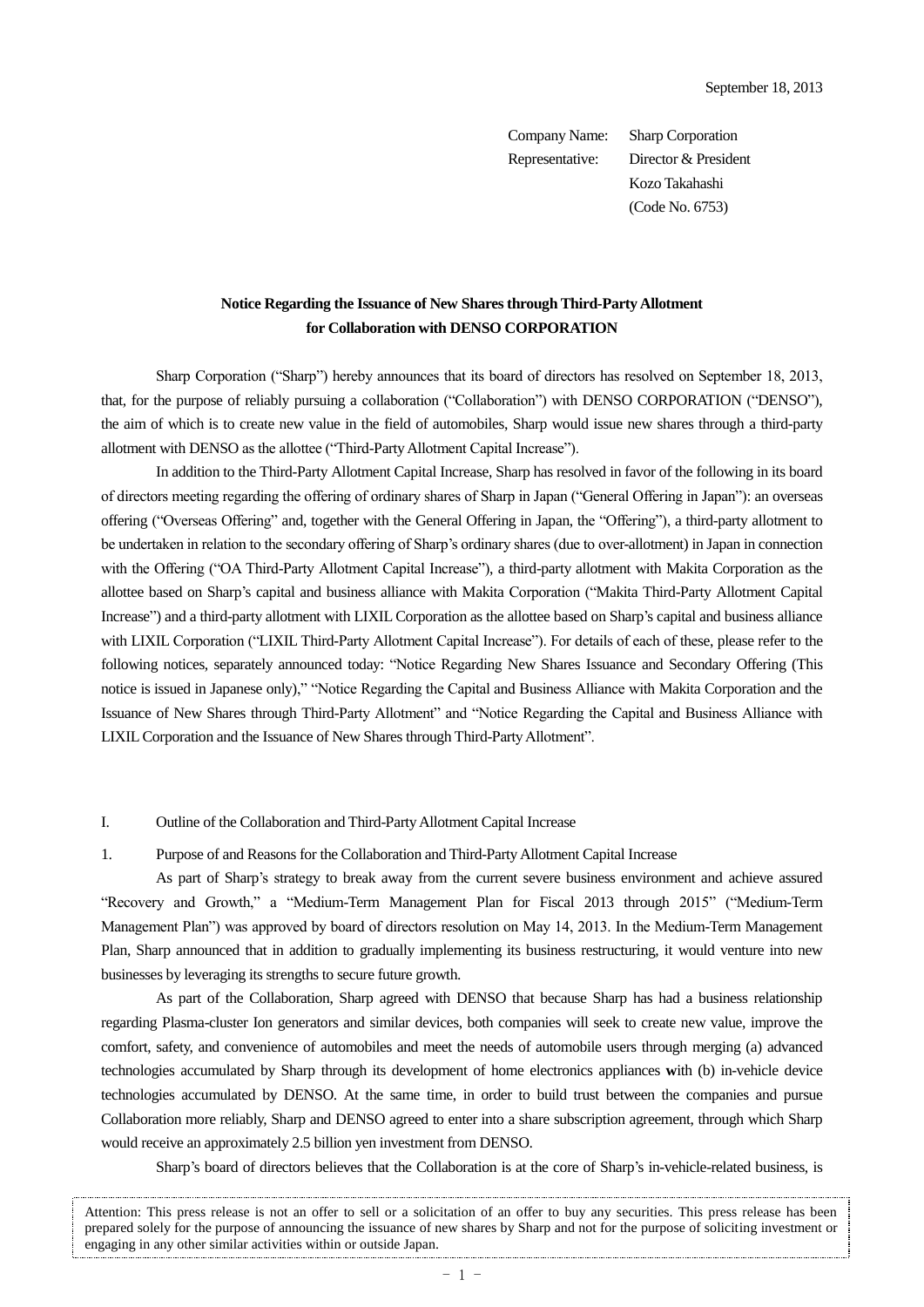part of a new business venture represented in the Medium-Term Management Plan, and will help increase Sharp's corporate value. In addition, capital investment from DENSO will contribute to Sharp's capital policy; therefore, Sharp has decided on the Collaboration and Third-Party Allotment Capital Increase with DENSO.

# 2. Details of the Collaboration

In addition to creating a new, dedicated organization structure to pursue the Collaboration, Sharp has also established a committee with DENSO comprising responsible persons from both companies. Furthermore, Sharp will increase the effectiveness of the Collaboration while utilizing the sharing of technical and marketing-related information and knowledge, etc., personnel exchange, joint use of facilities and equipment, etc. between both companies, and the sales and marketing infrastructure. Regarding the central theme of the Collaboration, Sharp mainly anticipates that there will be various forms of collaboration with DENSO, such as improving passenger in-vehicle comfort , and developing new technology for use in products, including technology that will harmonize with home living space and home electrical appliances. Further details of the Collaboration are to be discussed between both companies going forward.

- 3. Outline of the Counterparty to the Collaboration and Third-Party Allotment Capital Increase For the outline of DENSO, please refer to "II. 6. Reasons for Selecting the Allottee etc.".
- 4. Schedule Regarding the Collaboration and Third-Party Allotment Capital Increase
- (1) Date of board of directors resolution on the Collaboration and Third-Party Allotment Capital Increase September 18, 2013 (Wednesday)
- (2) Contract execution concerning the Collaboration and Third-Party Allotment Capital Increase September 18, 2013 (Wednesday)
- (3) A forthcoming resolution (Planned) on the issuance of shares in the Third-Party Allotment Capital Increase One of the dates between October 7, 2013 (Monday) and October 9, 2013 (Wednesday)

# II. Issuance of New Shares through Third-Party Allotment

# 1. Outline of Offering for Third-Party Allotment

| $\left( 1\right)$ | <b>Payment Date</b>                                           | One of the dates between October 22, 2013 (Tuesday) and October 24, 2013<br>(Thursday) (Note) 1                                                                                                                                                                                                                                                                                                                                                                                                                                                                                                                                                                                                                        |
|-------------------|---------------------------------------------------------------|------------------------------------------------------------------------------------------------------------------------------------------------------------------------------------------------------------------------------------------------------------------------------------------------------------------------------------------------------------------------------------------------------------------------------------------------------------------------------------------------------------------------------------------------------------------------------------------------------------------------------------------------------------------------------------------------------------------------|
| $\circled{2}$     | Number of New Shares to<br>be Issued                          | 7,174,000 Shares (Note) 2                                                                                                                                                                                                                                                                                                                                                                                                                                                                                                                                                                                                                                                                                              |
| $\circled{3}$     | <b>Issue Price</b>                                            | To be determined (Note) 3                                                                                                                                                                                                                                                                                                                                                                                                                                                                                                                                                                                                                                                                                              |
| $\circled{4}$     | <b>Amount of Proceeds</b>                                     | 2,499,995,520 yen (Note) 4                                                                                                                                                                                                                                                                                                                                                                                                                                                                                                                                                                                                                                                                                             |
| $\circledS$       | Method of Subscription or<br>Allotment<br>(Expected Allottee) | Third-party allotment<br>(All shares to be issued are expected to be allotted to DENSO CORPORATION.)                                                                                                                                                                                                                                                                                                                                                                                                                                                                                                                                                                                                                   |
| (6)               | Others                                                        | *Each of the above is subject to the relevant security registration statement being<br>effected pursuant to the Financial Instruments and Exchange Act of Japan.<br>X The terms and conditions of the Third-Party Allotment Capital Increase were<br>determined by Sharp's board of directors resolution passed at the meeting held on<br>September 18, 2013, and as soon as the issue price is determined, Sharp will pass<br>a board of directors resolution regarding the Third-Party Allotment Capital<br>Increase. A forthcoming resolution (Planned) on the issuance of shares in the<br>Third-Party Allotment Increase is expected to be held on the Offer Price etc.<br>Finalization Date (refer to (Note) 3). |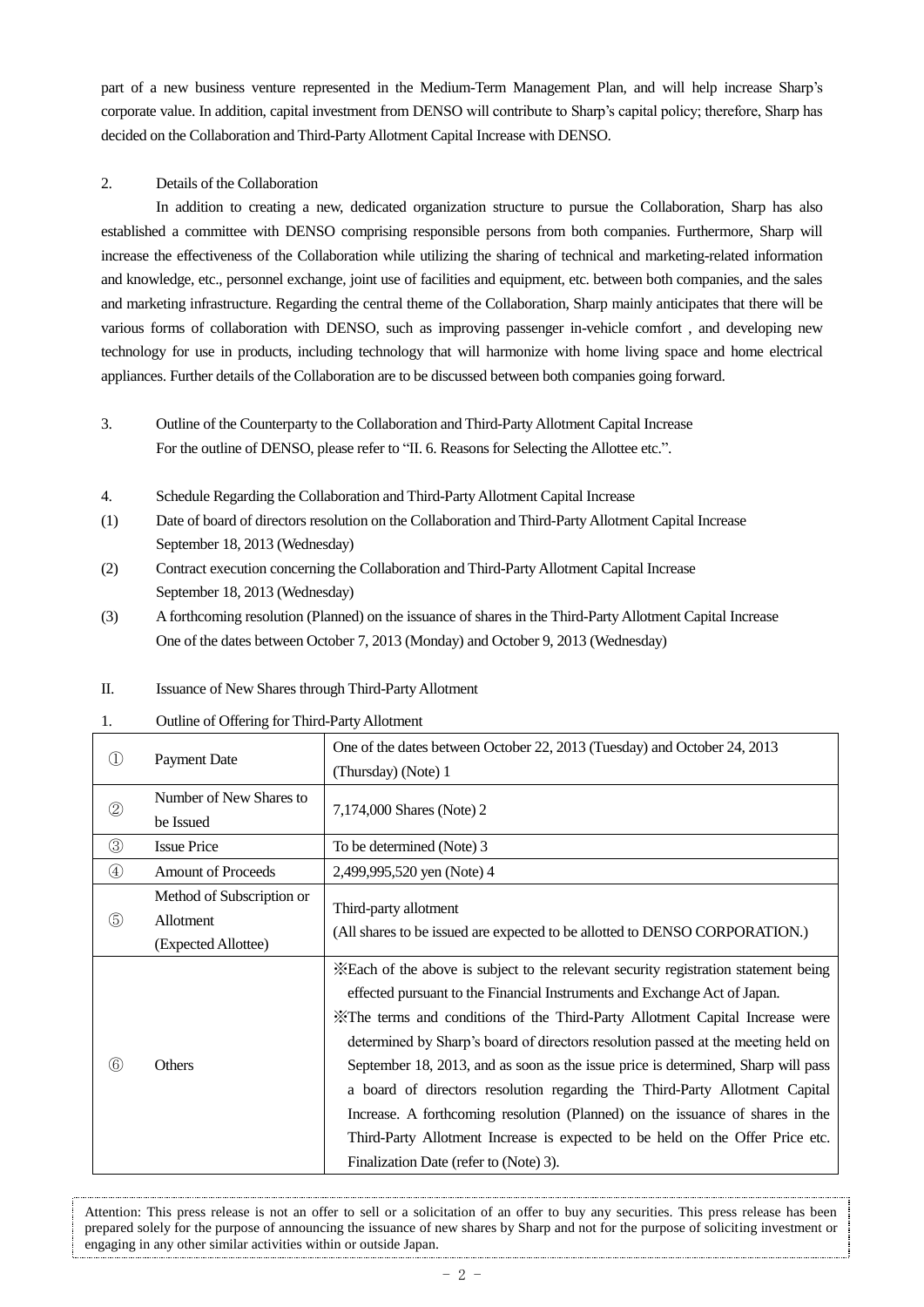- (Note) 1. A date after 15 days from the forthcoming resolution (Planned) on the issuance of shares in the Third-Party Allotment Capital Increase.
	- 2. Regarding the number of new shares to be issued, it has been determined as above by board of directors resolution as prescribed in Article 199, paragraph 1 of the Companies Act. However, if the amount obtained by multiplying the number of new shares to be issued by the issue price differs from the expected total issue price of 2,500 million yen ("Estimated Total Issue Price"), the number of shares obtained by dividing the Estimated Total Issue Price by the issue price per share (refer to (Note) 3) (any number of shares less than 1,000 shares will be rounded down) will be allotted, and Sharp will determine the number as the number of new shares to be issued by a forthcoming board of directors resolution to be held on the Offer Price etc. Finalization Date (refer to (Note) 3) as prescribed in Article 199, paragraph 1 of the Companies Act.
	- 3. In the new shares issuance through the General Offering in Japan, the issue price above will be the same as the offer price determined on one of the dates between October 7, 2013 (Monday) and October 9, 2013 (Wednesday) ("Offer Price etc. Finalization Date"). In the General Offering in Japan, per the method prescribed in Article 25 of the Regulations Concerning Underwriting, etc. of Securities established by the Japan Securities Dealers Association, any price (less than 1 yen is rounded down) obtained by multiplying the closing price (the closing price of the preceding business day if the closing price for that day is not available) in regular trading of Sharp's ordinary shares on the Tokyo Stock Exchange, Inc. on the Offer Price etc. Finalization Date, by 0.90 to 1.00, in consideration of the demand situation, and so on, then the offer price decided for the General Offering in Japan will be determined on the Offer Price etc. Finalization Date.
	- 4. It is the amount obtained by multiplying the number of new shares to be issued by the issue price. The amount of proceeds above is the estimated amount calculated based on the closing price of Sharp's ordinary shares on the Tokyo Stock Exchange, Inc. as of September 12, 2013 (Thursday). In a practical sense, if the amount obtained by multiplying the number of new shares to be issued by the issue price differs from the Estimated Total Issue Price, the number of shares obtained by dividing the Estimated Total Issue Price by the issue price per share (any number of shares less than 1,000 shares will be rounded down) will be allotted, and Sharp will determine the number as the number of new shares to be issued by a forthcoming board of directors resolution to be held on the Offer Price etc. Finalization Date as prescribed in Article 199, paragraph 1 of the Companies Act. Therefore, the upper limit of the amount of proceeds is 2,500 million yen.

### 2. Purpose of and Reason for Offering for Third-Party Allotment

The business environment surrounding Sharp has remained difficult due to the prolonged strong yen, rapid commoditization, and a continuing downward-market price trend of digital products. In addition, due to the economic recession in the developed world after the Lehman Brothers fall, the rapid shrinkage of the liquid crystal display TV domestic market and the sales decrease caused by the price drop after the end of the eco-point program, Sharp group has reported losses of over 900 billion yen in aggregate for FY 2011 and FY 2012.

Considering this situation, Sharp put together an organization to implement several measures to improve business performance, such as the reduction of fixed costs by optimizing inventory and reducing personnel cost through voluntary retirement, which led to Sharp reporting operating profits in the second half of FY 2012. In addition to continuing efforts to improve its business performance, Sharp announced the Medium-Term Management Plan on May 14, 2013, to reliably implement the reconstruction of the business portfolio starting in FY 2013 and become "a new Sharp" that would result in stabilizing profit growth and generating cash flow.

In the Medium-Term Management Plan, Sharp has established three basic strategies, namely: (1) shift management resources to "advantageous markets and fields," (2) exit closed innovation and aggressively utilize alliances, and (3) enforce executions by innovating governance systems. Furthermore, Sharp has decided to implement bold structural reforms, such as restructuring its business portfolio and closing any loss-making business. In addition, as a future growth strategy, Sharp will expand in new business areas by creating synergistic benefits between Sharp's advantageous technology and sales channels and the technologies of its partner companies. Sharp is also working on new initiatives by focusing on five business segments: "Healthcare and Medical," "Robotics," "Smart Home/Mobility (including in-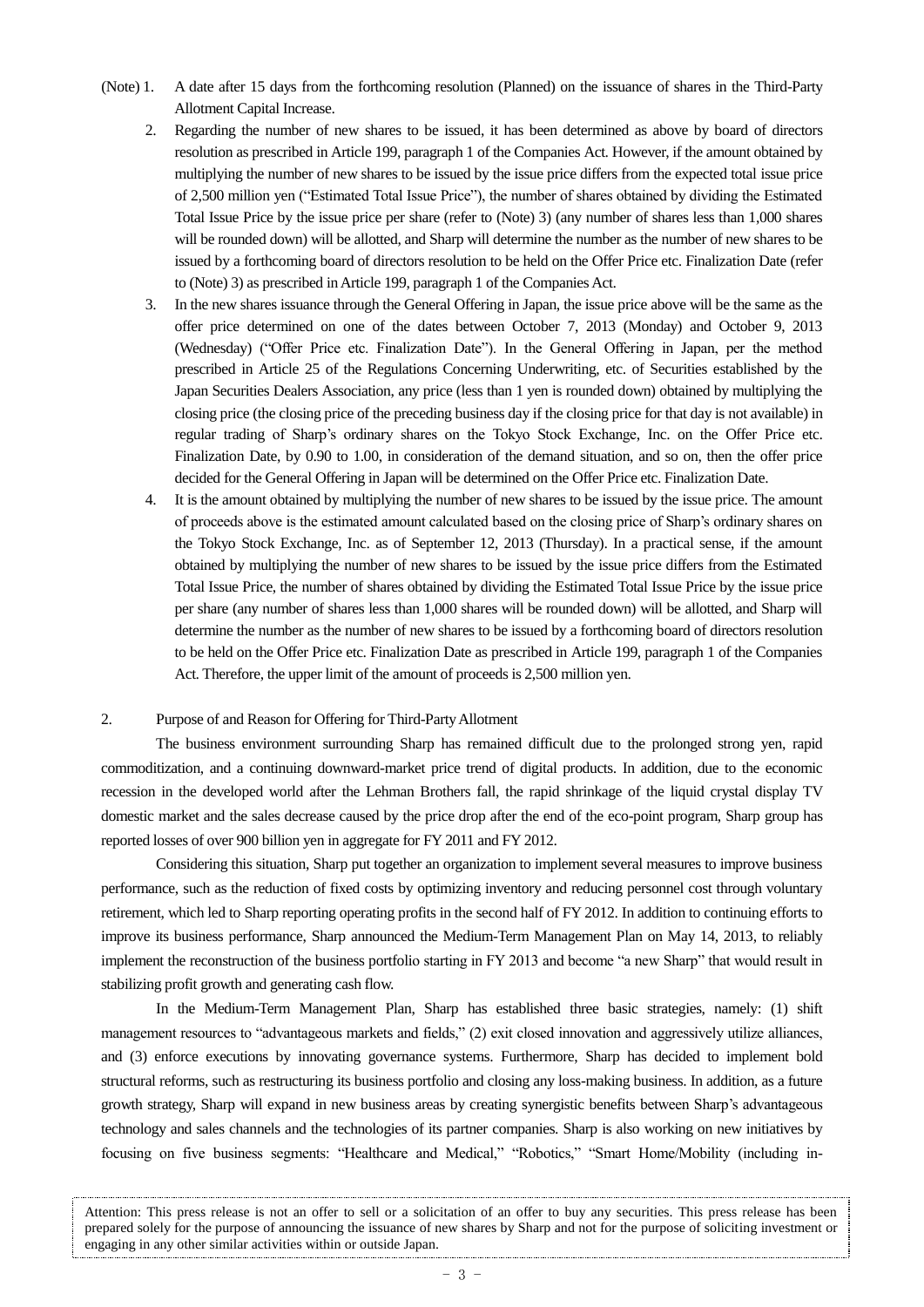car)/Office," "Safety and Reliability of Food/Water/Air" and "Education."

For the purpose of reliably executing the Medium-Term Management Plan and securing strategic investment funds and building a robust financial foundation to achieve sustainable growth, in addition to the Offering, as part of this, as described in "I. Outline of the Collaboration and Third-Party Allotment Capital Increase" above, by merging Sharp's advanced technologies accumulated by Sharp through home electronics appliances development with in-vehicle device technologies accumulated by DENSO per the needs of users, Sharp will collaborate with DENSO with the aim of creating new value in the field of automobiles. Moreover, to strengthen the trust relationship between both companies and pursue the Collaboration more reliably, the Third-Party Allotment Capital Increase will be conducted with DENSO as the expected allottee.

Sharp believes it will maintain sustained growth by securing an equipment investment fund etc. mainly for strategic investment areas to achieve the Medium-Term Management Plan and by implementing the Offering and the Third-Party Allotment Capital Increase, the Makita Third-Party Allotment Capital Increase, and the LIXIL Third-Party Allotment Capital Increase (collectively referred to as "Proceeds"). In addition, by strengthening its financial foundation and securing financial flexibility achieved through the Proceeds, Sharp will aim for medium- to long-term growth of Sharp group by transforming its business structure into a sustainable profitability structure; furthermore, Sharp will strive to maximize the profits afforded to shareholders as well as all stakeholders.

3. Amount of Proceeds to be Procured, Intended Use of Proceeds and Timing of Use as Intended

(1) Amount of Proceeds to be Procured

|                | <b>Total Amount of Proceeds</b>  | 2,499,995,520 yen | (Note) 3 |
|----------------|----------------------------------|-------------------|----------|
| $^{\circledR}$ | Approximate Costs of<br>Issuance | 22,000,000 yen    |          |
| ③              | <b>Approximate Net Proceeds</b>  | 2,477,995,520 yen | (Note) 4 |

(Note) 1. The approximate costs of issuance do not include consumption tax, and so on.

- 2. The major breakdown of the approximate costs of issuance is registration costs (approx. 9 million yen), legal advisers' fees (approx. 7 million yen), costs relating to stock exchange (approx. 3 million yen), and other costs (approx. 3 million yen).
- 3. This will be calculated by multiplying the issue price set out in "1. Outline of the Offering for Third-Party Allotment" above by the number of new shares to be issued. It is expected that the total amount of proceeds will be close to the Estimated Total Issue Price. The total amount of proceeds mentioned above is the amount of proceeds in "1. Outline of the Offering for Third-Party Allotment" above, and it is the expected amount.
- 4. This will be the total amount of proceeds less the estimated approximate costs of issuance.

### (2) Intended Use of Proceeds to be Procured and Timing of Use as Intended

The approximate net proceeds of 2,478 million yen set out above is planned to be used for the following:

| Intended Use of Proceeds                                                                                                                                                                     | Amount            | Timing of Use<br>as Intended          |
|----------------------------------------------------------------------------------------------------------------------------------------------------------------------------------------------|-------------------|---------------------------------------|
| Development of a dedicated organization structure to undertake<br>collaboration in the field of in-vehicle business and working capital for<br>business operations including activity costs. | 2,478 million yen | From September<br>2013 to August 2015 |

As mentioned in "2. Purpose of and Reasons for the Offering for Third-Party Allotment" above, by merging Sharp's advanced technologies used in developing home electrical appliances with in-vehicle device technologies accumulated by DENSO per the needs of users, we will aim to develop new business (including technology and product development for these). This is part of the new business initiatives in the area of mobility of priority business areas mentioned in the Medium-Term Management Plan, and we think it will help in increasing the corporate value of DENSO and Sharp and result in sustainable growth.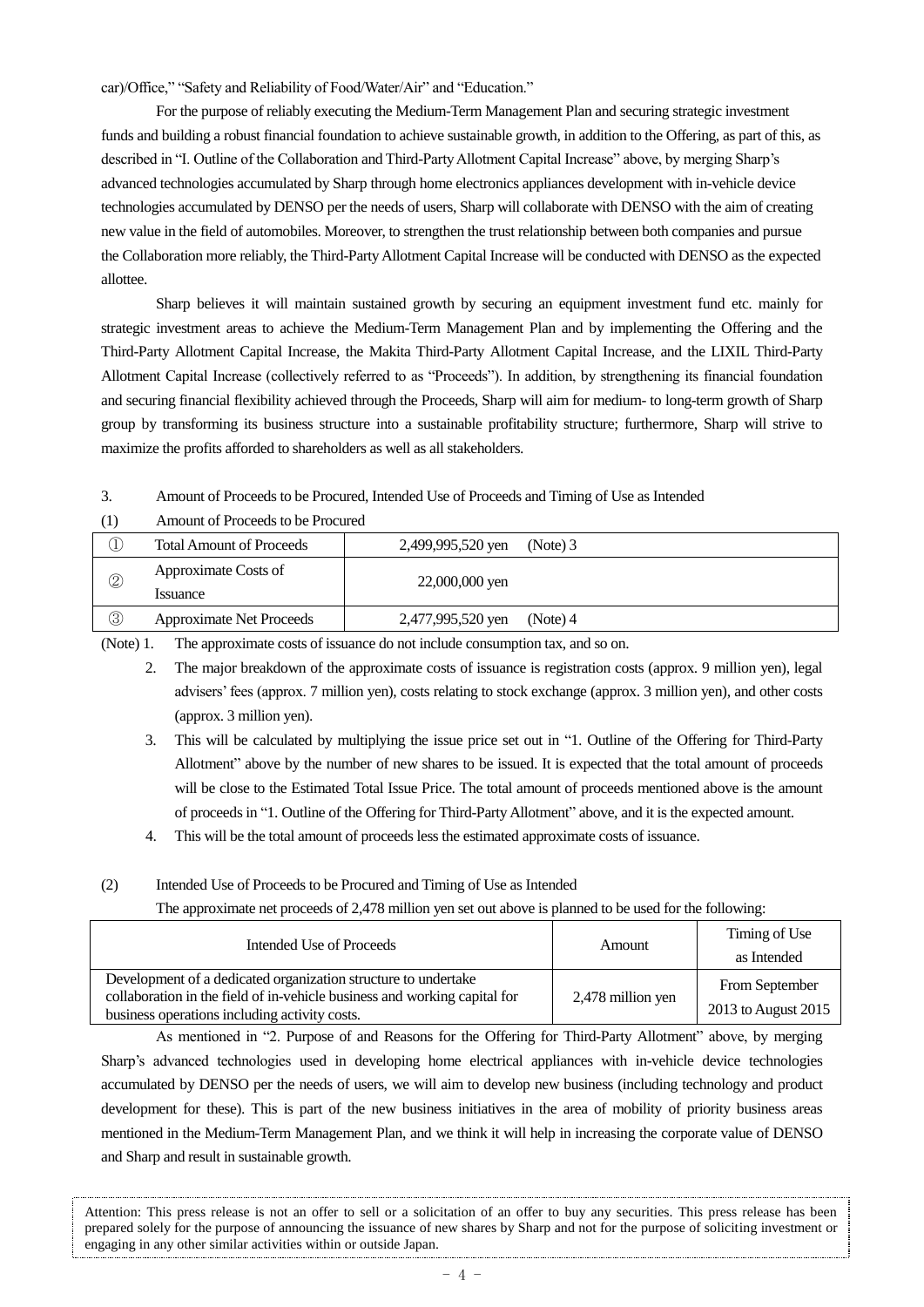# 4. Rationale for Use of Proceeds

Allocating proceeds for the funds required to pursue the Collaboration reliably will increase Sharp's corporate value; therefore, the use of proceeds is rational.

- 5. Rationale for Conditions of Issuance
- (1) Basis of Calculation of Issue Price and Details Thereof

In the meeting held on September 18, 2013, Sharp's board of directors decided that the issue price for the Third-Party Allotment Capital Increase would be the same amount as the offer price decided for the General Offering in Japan. The offer price decided for the General Offering in Japan will be decided per the methods prescribed in Article 25 of the Regulations Concerning Underwriting, etc. of Securities established by the Japan Securities Dealers Association.

Sharp has determined that the issue price is reasonable, and this issuance does not fall under a preferred issuance of shares. All of its four corporate auditors (of which three are outside auditors), who were present at the board of directors meeting with respect to the Third-Party Allotment Capital Increase have expressed their views that this issuance is in accordance with the appropriate guideline that falls under "Methods of Deciding the Appropriate Paid Amount for Achieving Payment by Fair Price" as prescribed in Article 201, paragraph 2 of the Companies Act; moreover, these auditors have expressed their opinions that this issue price decided per this method would not fall under a preferred issuance of shares.

(2) Rationale for the Determination of the Number of Shares to be Issued and the Degree of Dilution of Shares is Reasonable

The expected number of 7,174,000 ordinary shares of Sharp to be allotted to the expected allottee under the Third-Party Allotment Capital Increase ((Note) 1) is 0.63% (0.64% against the total voting rights of 1,125,054 ((Note) 2) of 1,140,819,887 shares. This number represents the total number of shares issued before third-party allotment capital increases and is obtained by deducting (a) 35,804,000 of Sharp's ordinary shares allotted to Samsung Electronics Japan Co., Ltd. pursuant to a third-party allotment with Samsung Electronics Japan Co., Ltd. ("Samsung Electronics Japan") as the allottee ("Samsung Electronics Japan Third-Party Allotment Capital Increase") on March 28, 2013 and (b) 11,868,000 of Sharp's ordinary shares allotted to QUALCOMM pursuant to a third-party allotment with QUALCOMM INCORPORATED ("QUALCOMM") as the allottee ("QUALCOMM Second Third-Party Allotment Capital Increase") from 1,188,491,887, the total number of Sharp's ordinary outstanding shares as of September 17, 2013.

The total number of Sharp's ordinary shares to be allotted pursuant to the Third-Party Allotment Capital Increase, the Makita Third-Party Allotment Capital Increase, and the LIXIL Third-Party Allotment Capital Increase, combined with Sharp's ordinary shares issued pursuant to the QUALCOMM Second Third-Party Allotment Capital Increase and the Samsung Electronics Japan Third-Party Allotment Capital Increase, is 97,890,000 shares, representing 8.58% of 1,140,819,887 shares, which is the total number of shares issued before any third-party allotment capital increase (8.70% against total voting rights of 1,125,054 ((Note 2)).

However, as mentioned in "2. Purpose of and Reason for the Offering for Third-Party Allotment" and "3.(2) Intended Use of Proceeds" above, the proceeds from the Third-Party Allotment Capital Increase will be allocated to the goal of developing new business (including technology and product development) by merging Sharp's advanced technology used in developing home electrical appliances with in-vehicle device technologies accumulated by DENSO, a leading manufacturer of car parts, to meet the needs of automobile users. Furthermore, this Collaboration will increase Sharp's corporate value and help sustainable growth. Therefore, Sharp has determined that the number of shares to be issued and the degree of dilution of shares by the Third-Party Capital Allotment Increase, and the total number of shares to be issued and the degree of dilution of shares by the Third-Party Capital Allotment Increase, the Makita Third-Party Allotment Capital Increase, the LIXIL Third-Party Allotment Capital Increase, the QUALCOMM Second Third-Party Allotment Capital Increase and the Samsung Electronics Japan Third-Party Allotment Capital Increase, are reasonable.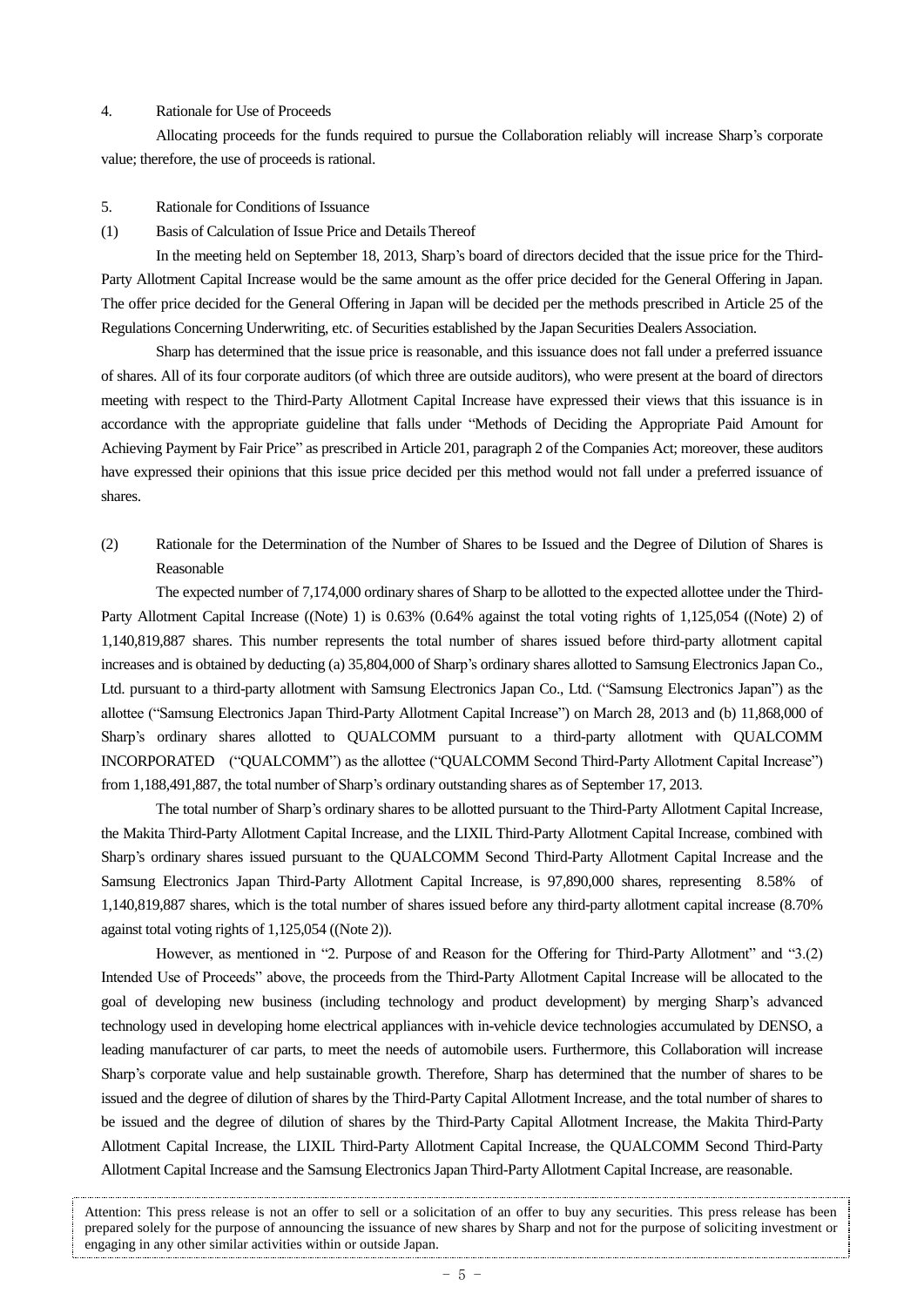- (Note) 1. If the amount obtained by multiplying the number of new shares to be issued by the issue price differs from the Estimated Total Issue Price, the number of shares obtained by dividing the Estimated Total Issue Price by the issue price per share (any number of shares less than 1,000 shares will be rounded down) will be allotted; furthermore, Sharp will determine the number as the number of new shares to be issued by a forthcoming board of directors resolution to be held on the Offer Price etc. Finalization Date as prescribed in Article 199, paragraph 1 of the Companies Act.
	- 2. The total number of shares with voting rights is calculated by deducting from the total of 1,188,491,887 issued shares, 5,291,887 shares in the form of fractional shares in the shareholders' register as of March 31, 2013; 10,399,000 treasury shares (excluding fractional shares); 75,000 mutually held shares; 35,804,000 ordinary shares that Sharp issued to Samsung Electronics Japan Co., Ltd. pursuant to the Samsung Electronics Japan Third-Party Allotment Capital Increase; and 11,868,000 ordinary shares that Sharp issued to QUALCOMM pursuant to the QUALCOMM Second Third-Party Allotment Capital Increase.
	- 3. If the closing price (the closing price of the preceding business day if the closing price for that day is not available) in regular trade of Sharp's ordinary shares on the Tokyo Stock Exchange, Inc. on the Offer Price etc. Finalization Date is the same as the closing price (370 yen) in regular trade of Sharp's ordinary shares on the Tokyo Stock Exchange, Inc. on September 17, 2013, any price (less than 1 yen is rounded down) obtained by multiplying these price by 0.90 will be the minimum issue price (refer to (Note3) in "1.Outline of the Offering for Third-Party Allotment" above). In this instance, 7,507,000 ordinary shares of Sharp will be allotted to the expected allottee; moreover, this is 0.66% against 1,140,819,887 shares, which is the total number of shares issued before any third-party allotment capital increase (0.67% against total voting rights of 1,125,054).

The total number of ordinary shares to be allotted pursuant to the Third-Party Allotment Capital Increase, the Makita Third-Party Allotment Capital Increase, and the LIXIL Third-Party Allotment Capital Increase calculated by the minimum issue price will be based on the hypothesis above, and ordinary shares issued to the QUALCOMM Second Third-Party Allotment Capital Increase and the Samsung Electronics Japan Third-Party Allotment Capital Increase is 100,224,000 shares; moreover, this is 8.79% against 1,140,819,887 shares, which is the total number of shares issued before any third-party allotment capital increase (8.91% against total voting rights of 1,125,054).

| $\rightarrow$                  |                                     |                                                                                                                                   |        |  |
|--------------------------------|-------------------------------------|-----------------------------------------------------------------------------------------------------------------------------------|--------|--|
| $\bigcirc$                     | Name                                | <b>DENSO CORPORATION</b>                                                                                                          |        |  |
| $\circled{2}$                  | Location                            | 1-1, Showa-cho, Kariya-city, Aichi-prefecture, Japan                                                                              |        |  |
| $\circledS$                    | Name and Title of<br>Representative | Nobuaki Katoh, President and CEO                                                                                                  |        |  |
| $\circled{4}$                  | <b>Business</b>                     | Investigation, development, manufacturing and sales of in-vehicle devices                                                         |        |  |
| $\circledS$                    | Capital                             | 187,457 million yen                                                                                                               |        |  |
| $\circledS$                    | Date of establishment               | December 16, 1949                                                                                                                 |        |  |
| $\circledT$                    | Number of Issued Shares             | 884,068,713 Shares                                                                                                                |        |  |
| $^{\circledR}$                 | <b>Fiscal Year Ended</b>            | March 31                                                                                                                          |        |  |
| $\circled{9}$                  | Number of Employees                 | 132,276 (Consolidated)                                                                                                            |        |  |
| $^{\circledR}$                 | <b>Main Customers</b>               | Toyota group (Toyota Motor Corporation, Daihatsu Motor Co., Ltd., Suzuki<br>Motor Corporation and other automobile manufacturers) |        |  |
| $\textcircled{\scriptsize{1}}$ | Main Financing Bank                 | The Bank of Tokyo Mitsubishi UFJ, Ltd. and Sumitomo Mitsui Banking<br>Corporation                                                 |        |  |
|                                | Major Shareholder and Ratio         | Toyota Motor Corporation                                                                                                          | 22.31% |  |
| $^{\textcircled{\tiny 2}}$     | of Shareholding                     | <b>Toyota Industries Corporation</b>                                                                                              | 7.85%  |  |

6. Reasons for Selecting the Allottee etc.

| Outline of the Expected Allottee etc.<br>(1) |  |
|----------------------------------------------|--|
|----------------------------------------------|--|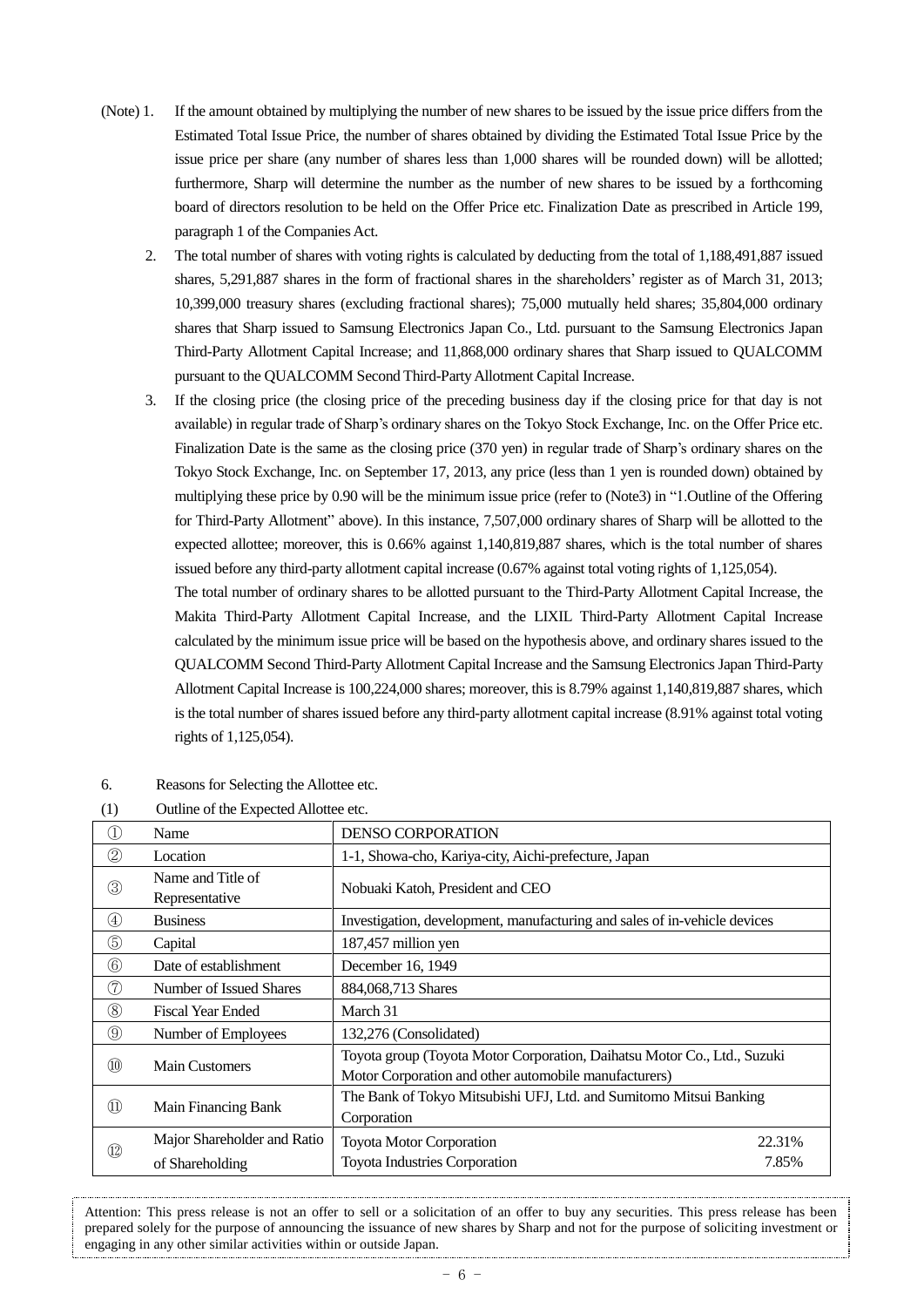|        |                                                                                            | Towa Real Estate Co., Ltd.                          |                                                                                                                                                                          | 3.77%                |  |  |  |
|--------|--------------------------------------------------------------------------------------------|-----------------------------------------------------|--------------------------------------------------------------------------------------------------------------------------------------------------------------------------|----------------------|--|--|--|
|        |                                                                                            |                                                     | The Master Trust Bank of Japan, Ltd. (Trust Account)                                                                                                                     |                      |  |  |  |
|        |                                                                                            |                                                     | Japan Trustee Services Bank, Ltd. (Trust Account)<br>3.19%                                                                                                               |                      |  |  |  |
| (13)   | Relationships between the parties                                                          |                                                     |                                                                                                                                                                          |                      |  |  |  |
|        | Capital Relationship                                                                       |                                                     | Sharp and the relevant company have no significant capital relationship. In<br>addition, any related parties and affiliates of Sharp and those of the relevant           |                      |  |  |  |
|        |                                                                                            | company have no significant capital relationship.   |                                                                                                                                                                          |                      |  |  |  |
|        |                                                                                            |                                                     | Sharp and the relevant company have no significant personnel relationship. In                                                                                            |                      |  |  |  |
|        | Personnel Relationship                                                                     | company have no significant personnel relationship. | addition, any related parties and affiliates of Sharp and those of the relevant                                                                                          |                      |  |  |  |
|        | <b>Transaction Relationship</b>                                                            | Plasma cluster Ion generators, and the like.        | Sharp and the relevant company have no transaction relationship regarding                                                                                                |                      |  |  |  |
|        | Status as a<br><b>Related Party</b>                                                        |                                                     | The relevant company does not belong to Sharp's related parties. In addition, any<br>related parties and affiliates of the relevant company do not belong to any related |                      |  |  |  |
|        |                                                                                            |                                                     | parties of Sharp.                                                                                                                                                        |                      |  |  |  |
|        | $\circled{4}$<br>Business Results and Financial Conditions for Previous Three Fiscal Years |                                                     |                                                                                                                                                                          |                      |  |  |  |
|        | <b>Fiscal Year Ended</b>                                                                   | Ended March 31, 2011                                | Ended March 31, 2012                                                                                                                                                     | Ended March 31, 2013 |  |  |  |
|        | Net Assets (on a consolidated basis)                                                       | 2,072,443                                           | 2,117,201                                                                                                                                                                | 2,426,861            |  |  |  |
|        | Total Assets (on a consolidated basis)                                                     | 3,380,433                                           | 3,607,697                                                                                                                                                                | 3,979,093            |  |  |  |
|        | Net Assets (on a consolidated basis)<br>per Share (yen)                                    | 2,435.14                                            | 2,492.92                                                                                                                                                                 | 2,891.39             |  |  |  |
|        | Sales (on a consolidated basis)                                                            | 3,131,460                                           | 3,154,630                                                                                                                                                                | 3,580,923            |  |  |  |
|        | Operating Income (on a consolidated                                                        | 188,331                                             | 160,732                                                                                                                                                                  | 262,376              |  |  |  |
| basis) |                                                                                            |                                                     |                                                                                                                                                                          |                      |  |  |  |
|        | Ordinary Income (on a consolidated                                                         | 207,228                                             | 180,754                                                                                                                                                                  | 296,017              |  |  |  |
| basis) |                                                                                            |                                                     |                                                                                                                                                                          |                      |  |  |  |
|        | Net Income (on a consolidated basis)                                                       | 143,033                                             | 89,298                                                                                                                                                                   | 181,682              |  |  |  |
|        | Net Income (on a consolidated basis)                                                       | 177.49                                              | 110.81                                                                                                                                                                   | 226.59               |  |  |  |
|        | per Share of Common Stock(yen)                                                             |                                                     |                                                                                                                                                                          |                      |  |  |  |
|        | Dividend per Share (yen)                                                                   | 46.00                                               | 46.00                                                                                                                                                                    | 64.00                |  |  |  |

(Unit: million yen unless otherwise specified. )

(Note) 1. Capital, number of issued shares, number of employees, and major shareholders and ratio of their shareholding are as of March 31, 2013.

- 2. DENSO is listed in the First Section of the Tokyo Stock Exchange, Inc. and in the First Section of the Nagoya Stock Exchange, Inc.. After checking its basic philosophy and preparedness for exclusion of antisocial forces as described in the corporate governance report submitted by DENSO to the aforementioned two stock exchanges, Sharp has determined that DENSO and corporate officers and major shareholders of DENSO have no relationship whatsoever with antisocial forces; accordingly, a confirmation document has been submitted to the Tokyo Stock Exchange, Inc.
- (2) Reasons for Selecting the Allottee

Please refer to the aforementioned "I. 1. Purpose of and Reasons for the Collaboration and Third-Party Allotment Capital Increase" regarding the reasons for selecting the allottee.

(3) Policy of the Allottee for Holding Shares of Sharp

DENSO, the expected allottee (the "Allottee"), has confirmed its policy of holding Sharp's ordinary shares continuously for at least 180 days as calculated from the date of issue in writing.

Sharp will obtain written confirmation from the Allottee that if all or part of Sharp's ordinary shares to be allotted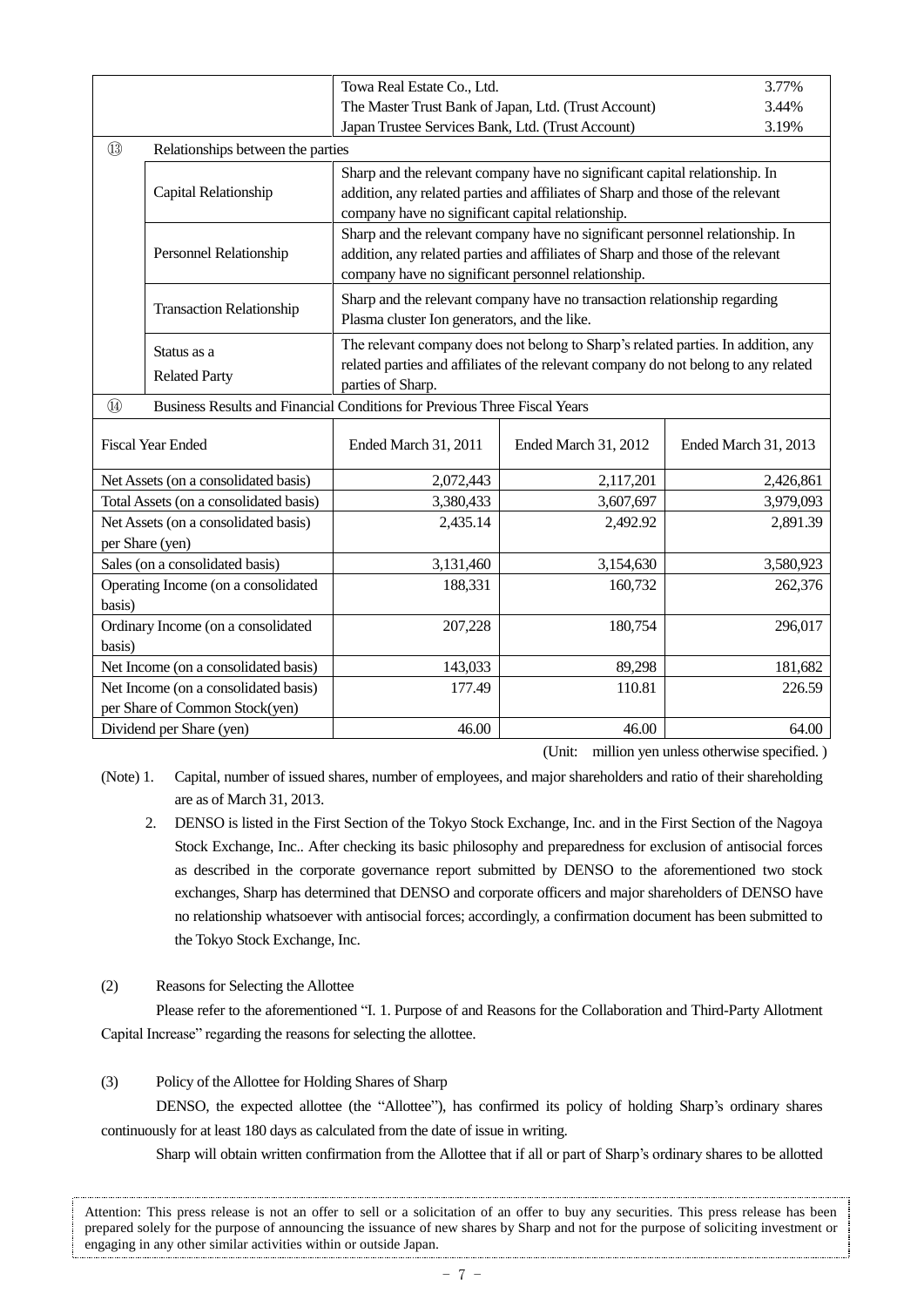are assigned by the Allottee within two years as calculated from the date of issue, the Allottee shall report on such assignment to Sharp; furthermore, the Allottee will agree that Sharp will report the contents of the relevant report to the Tokyo Stock Exchange, Inc., and the contents thereof shall be made publicly available.

(4) Contents of Confirmation of Payment Capacity of the Allottee Regarding Payment for Subscription of Shares As a result of confirming total assets, net assets, and cash and deposit with banks, etc. (as described in the quarterly report (submitted on August 8, 2013) and the most recent securities report (submitted on June 20, 2013) by DENSO to the Director-General of the Kanto Local Finance Bureau), Sharp believes DENSO will be able to make payment for subscription of shares in respect of the Third-Party Allotment Capital Increase.

| $\overline{\phantom{a}}$<br><b>Major Shareholders and Their Shareholding Katio and the Offering</b> |       |                                          |       |  |  |
|-----------------------------------------------------------------------------------------------------|-------|------------------------------------------|-------|--|--|
| Before Offering (as of August 31, 2013)                                                             |       | After the Offering                       |       |  |  |
| Nippon Life Insurance Company<br>4.68%                                                              |       | Nippon Life Insurance Company            | 3.30% |  |  |
| Meiji Yasuda Life Insurance Company                                                                 | 3.85% | Meiji Yasuda Life Insurance Company      | 2.71% |  |  |
| <b>QUALCOMM INCORPORATED</b>                                                                        | 3.53% | <b>QUALCOMM INCORPORATED</b>             | 2.49% |  |  |
| Mizuho Bank, Ltd.                                                                                   | 3.53% | Mizuho Bank, Ltd.                        | 2.48% |  |  |
| The Bank of Tokyo-Mitsubishi UFJ, Ltd.                                                              | 3.51% | The Bank of Tokyo-Mitsubishi UFJ, Ltd.   | 2.47% |  |  |
| Samsung Electronics Japan Co., Ltd.                                                                 | 3.01% | Samsung Electronics Japan Co., Ltd.      | 2.12% |  |  |
| Mitsui Sumitomo Insurance Co., Ltd.                                                                 | 2.58% | Mitsui Sumitomo Insurance Co., Ltd.      | 1.82% |  |  |
| <b>SHARP</b> Employee Share-Holding                                                                 | 2.17% | Makita Corporation                       | 1.70% |  |  |
| Association                                                                                         |       |                                          |       |  |  |
| Japan Trustee Services Bank, Ltd. (Trust                                                            | 1.92% | <b>SHARP</b> Employee Share-Holding      | 1.53% |  |  |
| Account)                                                                                            |       | Association                              |       |  |  |
| Sompo Japan Insurance Inc.                                                                          | 1.81% | Japan Trustee Services Bank, Ltd. (Trust | 1.35% |  |  |
|                                                                                                     |       | Account)                                 |       |  |  |

7. Major Shareholders and Their Shareholding Ratio after the Offering

(Note) 1. On July 1, 2013, the former Mizuho Corporate Bank and the former Mizuho Bank, Ltd. merged. The former Mizuho Corporate Bank, Ltd., which is the surviving company, was renamed "Mizuho Bank, Ltd." Furthermore, in the register of shareholders as of March 31, 2013, because no share is held in the former Mizuho Bank, Ltd., in the ratio of shareholding of Mizuho Bank, Ltd. before and after the offering, the number of shares held by the former Mizuho Corporate Bank in the shareholders'register has been used as a reference for calculation.

2. The shareholding ratio before the Offering is based on the shareholders' register as of March 31, 2013, including the number of shares to be issued pursuant to the QUALCOMM Second Third-Party Allotment Capital Increase. The shareholding ratio after the Offering is based on the same shareholder's register, including the number of shares to be issued pursuant to the QUALCOMM Second Third-Party Allotment Capital Increase, and taking into account the increase pursuant to the Offering, the Third-Party Allotment Capital Increase. The Makita Third-Party Allotment Capital Increase, and the LIXIL Third-Party Allotment Capital Increase, and the figure mentioned here relates to when applications for the OA Third-Party Allotment Capital Increase for Nomura Securities Co., Ltd. have been submitted. When it is decided that the total number of shares obtained by dividing the Estimated Total Issue Price of DENSO, Makita, and LIXIL with their respective issue price per share (shares less than 1,000 shares will be rounded down) is the total number of new shares to be issued by a forthcoming board of directors resolution to be held on the Offer Price etc. Finalization Date as prescribed in Article 199, paragraph 1 of the Companies Act, the ratio of shareholding after the aforementioned offerings for all shareholders mentioned above would be calculated by dividing the number of shares obtained by adding the increase in the number of shares pursuant to the QUALCOMM Second Third-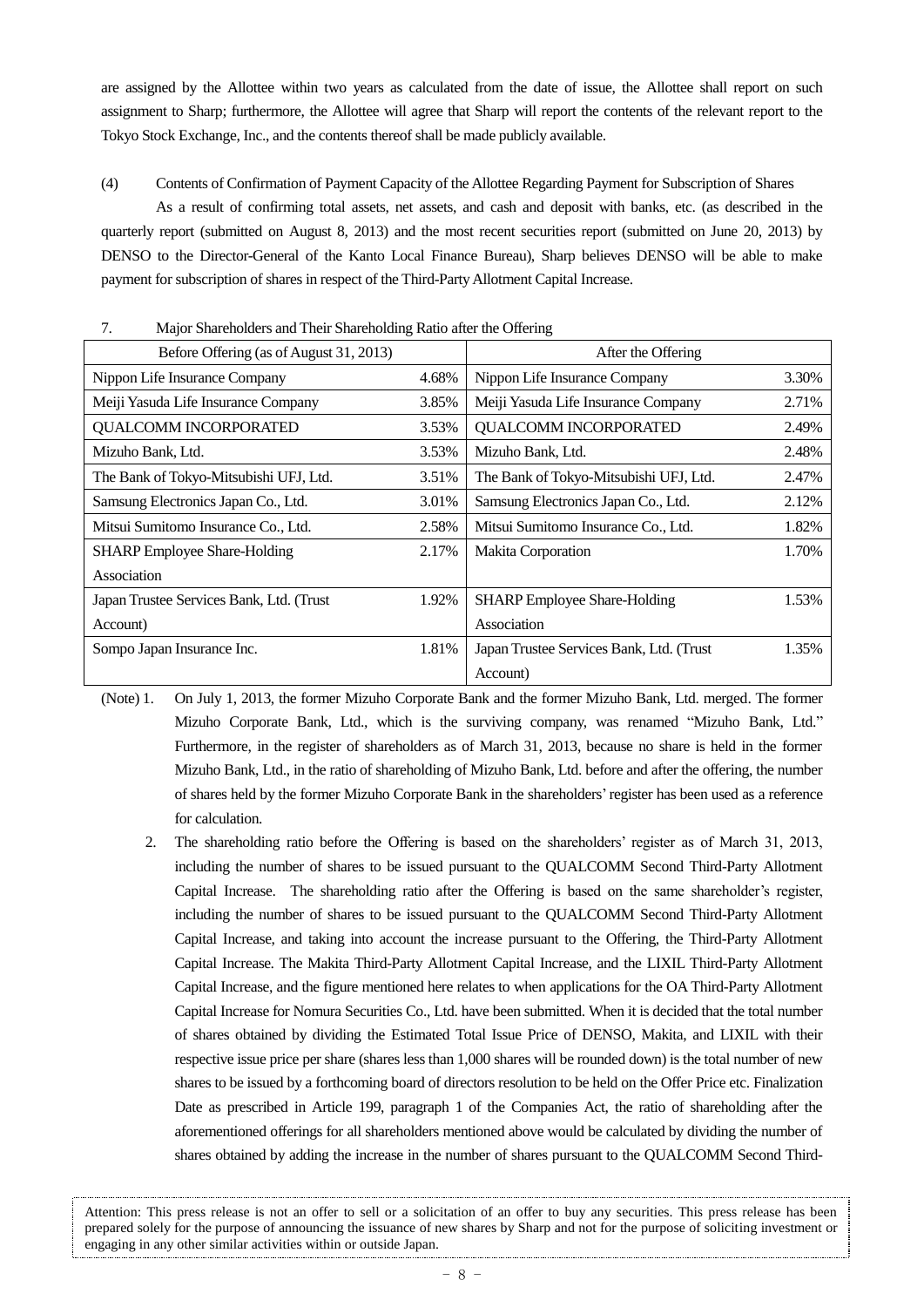Party Allotment Capital Increase, the Offering, and the OA Third-Party Allotment Capital Increase, as well as shares to be newly issued above to the total number of outstanding shares as of March 31, 2013, with the number of shares held by each shareholder.

3. In the ratio of shareholding before and after the Offering, figures are rounded to the third decimal place.

# 8. Future Prospects

The impact of the Collaboration and Third-Party Allotment Capital Increase on consolidated business performance for the year ending March 2014 is negligible.

Today, Sharp has revised its financial results forecast for the six months ending September 30, 2013, announced on May 14, 2013. For more details, refer to "Notice of Revision of Financial Results Forecast for the Six Months Ending September 30, 2013" announced today.

# 9. Matters Concerning Procedures in the Code of Corporate Conduct

Sharp is not required to obtain an independent third-party's opinion or to confirm the intent of each shareholder concerning the Third-Party Allotment Capital Increase, as provided for in Rule 432 of the Securities Listing Regulations by the Tokyo Stock Exchange, Inc., since (1) the dilution rate of the Third-Party Allotment Capital Increase is less than 25% and (2) the Third-Party Allotment Capital Increase does not involve any change in the controlling shareholder.

10. Business Results for and Status of Equity Finance Executed in Previous Three Fiscal Years

(1) Business Results for Previous Three Fiscal Years (Consolidated)

|                                        | Ended March 31, 2011  | <b>Ended March 31, 2012</b> | Ended March 31, 2013   |
|----------------------------------------|-----------------------|-----------------------------|------------------------|
| <b>Sales</b>                           | 3,021,973 million yen | $2,455,850$ million yen     | 2,478,586 million yen  |
| Operating Income or Operating Loss (-) | 78,896 million yen    | -37,552 million yen         | $-146,266$ million yen |
| Ordinary Income or Ordinary Loss (-)   | 59,124 million yen    | -65,437 million yen         | -206,488 million yen   |
| Net Income or Net Loss (-)             | 19,401 million yen    | -376,076 million yen        | -545,347 million yen   |
| Net Income                             |                       |                             |                        |
| or Net Loss (-) per Share              | 17.63 yen             | $-341.78$ yen               | $-489.83$ yen          |
| Dividend per Share                     | $17.00$ yen           | $10.00$ yen                 | $0.00$ yen             |
| Net Assets per Share                   | 932.46 yen            | 568.83 yen                  | $106.90$ yen           |

### (2) Current Number of Issued Shares and Dilutive Shares (as of September 17, 2013)

|                                      | Number of Shares     | Ratio of Total Number of Issued Shares |  |
|--------------------------------------|----------------------|----------------------------------------|--|
| Number of Issued Shares              | 1,188,491,887 shares | 100.0%                                 |  |
| Number of Dilutive Shares at Current |                      | 6.7%                                   |  |
| Conversion Price (exercise price)    | 79,272,662 shares    |                                        |  |
| Number of Dilutive Shares at Minimum |                      |                                        |  |
| Conversion Price (exercise price)    |                      |                                        |  |
| Number of Dilutive Shares at Maximum |                      |                                        |  |
| Conversion Price (exercise price)    |                      |                                        |  |

### (3) Recent Stock Prices

# ① Stock Prices for Previous Three Fiscal Years

|                | Ended March 31, 2011 | Ended March 31, 2012 | <b>Ended March 31, 2013</b> |
|----------------|----------------------|----------------------|-----------------------------|
| <b>Opening</b> | 1,172 yen            | 824 yen              | $606$ yen                   |
| High           | l,260 yen            | 842 yen              | $607$ yen                   |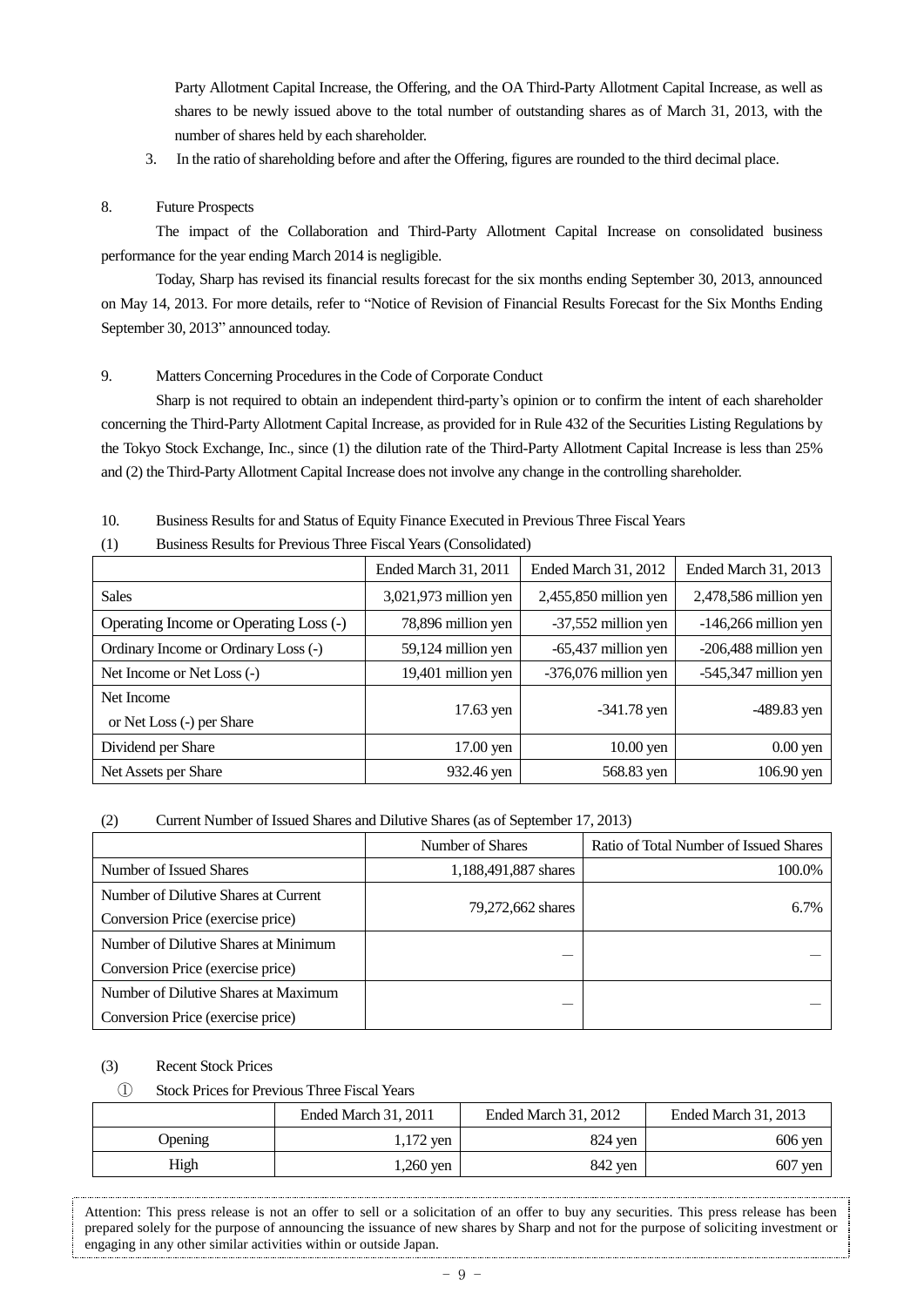| LOW               | $626$ yen          | 467<br>ven | $142^{\circ}$<br>' yen |
|-------------------|--------------------|------------|------------------------|
| $\bigcirc$ losing | on e<br>ven<br>ر∠ہ | 604<br>yen | $272$ yen              |

(Note 1) All prices indicated above are trading prices on the First Section of the Tokyo Stock Exchange, Inc..

|         | April     | May     | June              | July      | August    | September |
|---------|-----------|---------|-------------------|-----------|-----------|-----------|
| Opening | $271$ yen | 325 yen | 452 yen           | $403$ yen | $409$ yen | 384 yen   |
| High    | $403$ yen | 633 yen | $469$ yen         | $491$ yen | 432 yen   | $404$ yen |
| Low     | $234$ yen | 318 yen | $351$ yen         | 391 yen   | 380 yen   | 342 yen   |
| Closing | 338 yen   | 476 yen | $400 \text{ yen}$ | 404 yen   | 384 yen   | 370 yen   |

#### ② Stock Prices for Previous Six Months

(Note) 1. All prices indicated above are trading prices on the First Section of the Tokyo Stock Exchange, Inc..

2. Shares prices in September 2013 indicated above are the stock prices as of September 17, 2013.

③ Stock Prices on the Business Day Immediately Preceding Date of Resolution Authorizing the Issuance

|         | September 17, 2013 |
|---------|--------------------|
| Opening | 348 yen            |
| High    | 376 yen            |
| Low     | 342 yen            |
| Closing | 370 yen            |

# (4) Equity Finance for Previous Three Years

Regarding the Third-Party Allotment Capital Increase with QUALCOMM as the allottee undertaken on December 27, 2012 ("QUALCOMM First Third-Party Allotment Capital Increase"), the QUALCOMM Second Third-Party Allotment Capital Increase and the Samsung Electronics Japan Third-Party Allotment Capital Increase, payment has been completed for all of them.

The contents of each of the above offerings at the time of the respective announcements of the Third-Party Allotment Capital Increase are as follows:

| Payment Date                           | December 27, 2012                                                           |  |
|----------------------------------------|-----------------------------------------------------------------------------|--|
| <b>Amount of Proceeds</b>              | 4,711,680,000 yen (Estimated Net Amount)                                    |  |
| <b>Issue Price</b>                     | 164 yen per share                                                           |  |
| Total number of issued shares          | 1,110,699,887 shares                                                        |  |
| Number of shares offered               | 30,120,000 shares                                                           |  |
| Total number of shares after offering  | 1,140,819,887 shares                                                        |  |
| Allottee                               | QUALCOMM INCORPORATED<br>30,120,000 shares                                  |  |
| Initial purpose of use of the funds as | Development cost for the next generation MEMS display and investment in the |  |
| intended at the time of issue:         | equipment required for development                                          |  |
| Timing of use of funds as intended at  | December 2012 to March 2013                                                 |  |
| the time of issue                      |                                                                             |  |
| Status of allocation as of today       | Allocation has been made as per the initial purpose of use of the funds.    |  |

# <QUALCOMM First Third-PartyAllotment Capital Increase>

<Samsung Electronics Japan Third-Party Allotment Capital Increase>

| Payment Date                  | March 28, 2013                              |
|-------------------------------|---------------------------------------------|
| <b>Amount of Proceeds</b>     | $10,134,160,000$ yen (Estimated net amount) |
| <b>Issue Price</b>            | 290 yen per share                           |
| Total number of issued shares | 1,140,819,887 shares                        |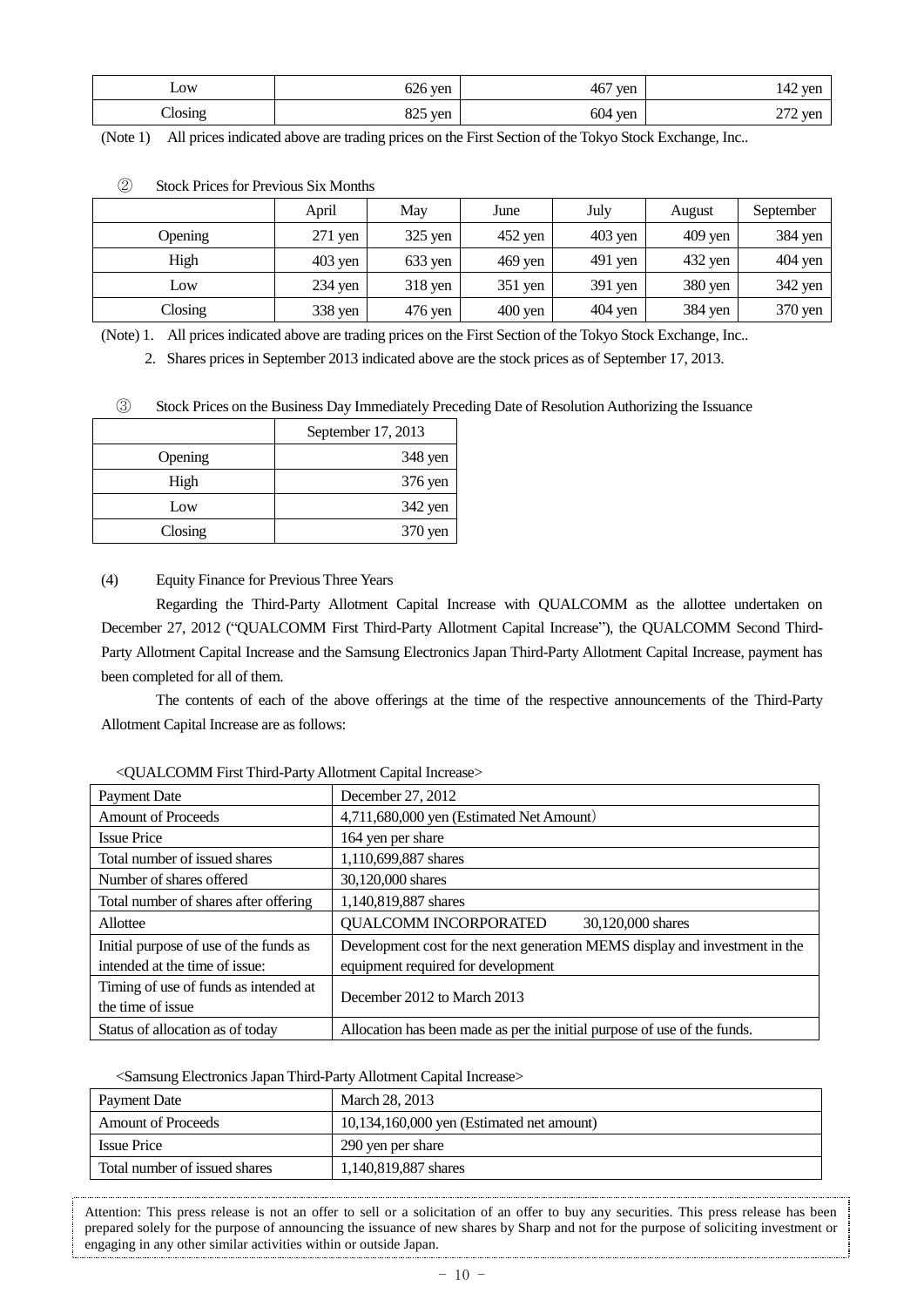| Number of shares offered               | 35,804,000 shares                                                                 |
|----------------------------------------|-----------------------------------------------------------------------------------|
| Total number of shares after offering  | 1,176,623,887 shares                                                              |
| Allottee                               | Samsung Electronics Japan Co., Ltd. 35,804,000 shares                             |
| Initial purpose of use of the funds as | Introduction of new technology for LCDs with high-definition features,            |
| intended at the time of issue:         | investment including rationalization of manufacturing facilities for LCDs used in |
|                                        | mobile devices such as tablet terminals and notebook computers with high-         |
|                                        | definition features                                                               |
| Timing of use of funds as intended at  | April 2013 to March 2015                                                          |
| the time of issue                      |                                                                                   |
| Status of allocation as of today       | Partial allocation has been made as per the initial purpose of use of the funds.  |

# <QUALCOMM Second Third-PartyAllotment Capital Increase>

| <b>Payment Date</b>                                        | June 24, 2013                                                                    |
|------------------------------------------------------------|----------------------------------------------------------------------------------|
| <b>Amount of Proceeds</b>                                  | 5,852,736,000 yen (Estimated net amount)                                         |
| <b>Issue Price</b>                                         | 502 yen per share                                                                |
| Total number of issued shares                              | 1,176,623,887 shares                                                             |
| Number of shares offered                                   | 11,868,000 shares                                                                |
| Total number of shares after offering                      | 1,188,491,887 shares                                                             |
| Allottee                                                   | <b>QUALCOMM INCORPORATED</b><br>11,868,000 shares                                |
| Initial purpose of use of the funds as                     | Development cost for the production technology of the next generation MEMS       |
| intended at the time of issue:                             | display and investment in the equipments required for the development of         |
|                                                            | production technology                                                            |
| Timing of use of funds as intended at<br>the time of issue | June 2013 to December 2014                                                       |
| Status of allocation as of today                           | Partial allocation has been made as per the initial purpose of use of the funds. |

11. Issue Procedure

| (1) | Classes and Number of shares    | Sharp's ordinary shares, 7,174,000 Shares (Note) 1                       |
|-----|---------------------------------|--------------------------------------------------------------------------|
|     | offered                         |                                                                          |
| (2) | <b>Issue Price</b>              | To be determined (Note) 2                                                |
| (3) | <b>Total Amount of proceeds</b> | 2,499,995,520 yen (Note) 3                                               |
| (4) | Amount of increase in capital   | 1,249,997,760 yen (Note) 4                                               |
| (5) | Amount of increase in capital   | 1,249,997,760 yen (Note) 5                                               |
|     | reserve fund                    |                                                                          |
| (6) | Method of Subscription or       |                                                                          |
|     | Allotment                       | Third-party allotment                                                    |
|     | (Expected Allottee and          | (All shares to be issued are expected to be allotted to DENSO            |
|     | expected number of allotted     | CORPORATION.)                                                            |
|     | shares)                         |                                                                          |
| (7) | Payment Date                    | One of the dates between October 22, 2013 (Tuesday) and October 24,      |
|     |                                 | 2013 (Thursday) (Note) 6                                                 |
| (8) | Other                           | *Each of the above is subject to effectuation of the relevant security   |
|     |                                 | registration statement pursuant to the Financial Instruments and         |
|     |                                 | Exchange Act of Japan.                                                   |
|     |                                 | X The terms and conditions of the Third-Party Allotment Capital Increase |
|     |                                 | were determined by the resolution passed at the board meeting of Sharp   |
|     |                                 | held on September 18, 2013, and as soon as the issue price is            |
|     |                                 | determined, Sharp will pass resolution of the board meeting with regard  |